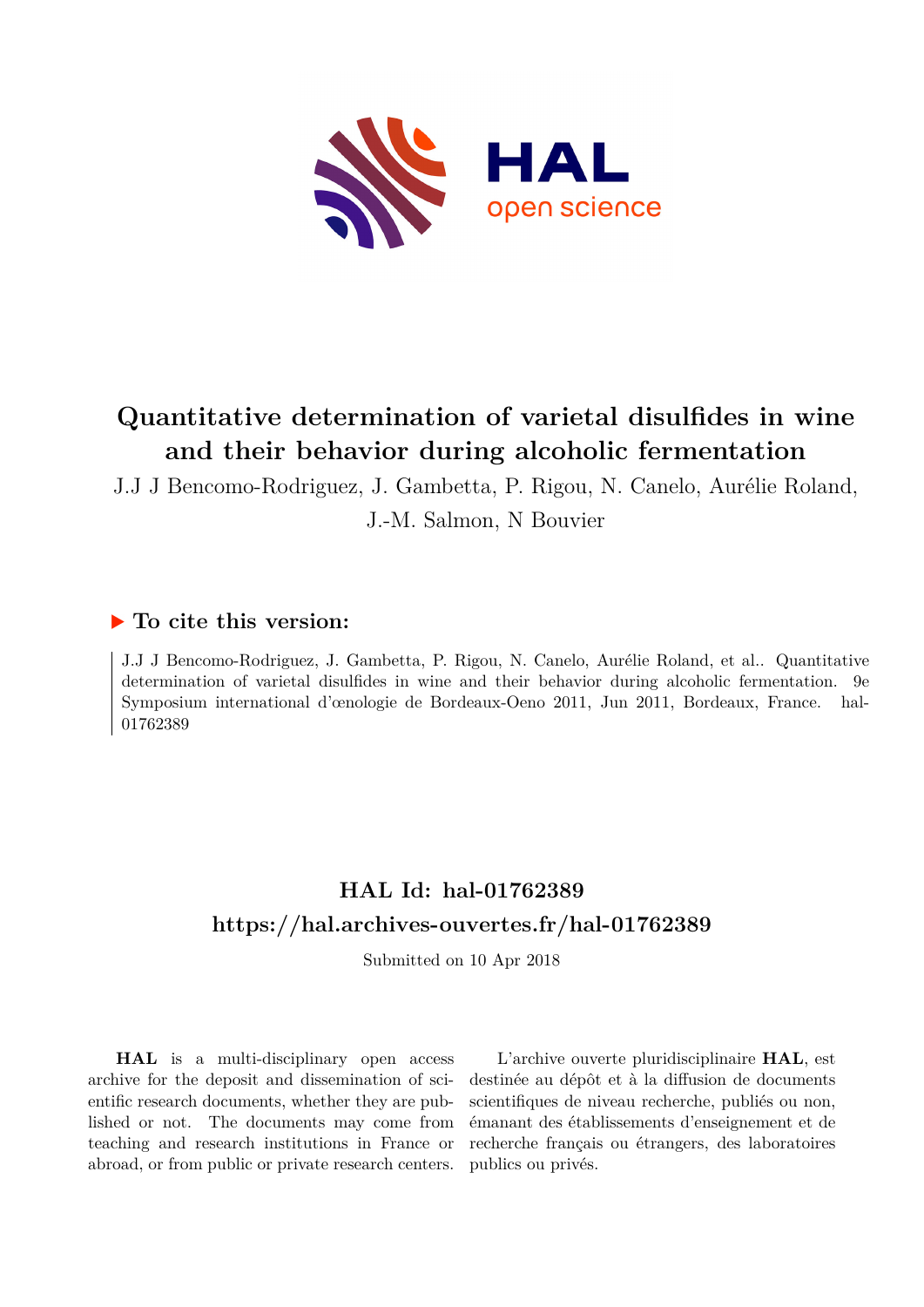# **Quantitative determination of varietal disulfides in wine and their behavior during alcoholic fermentation**

**J. J. BENCOMO-RODRIGUEZ, J. GAMBETTA, P. RIGOU, N. CANELO, N. BOUVIER, A. ROLAND, J.-M. SALMON** 

*INRA, UMR 1083 « Sciences pour l'œnologie », 2, place Viala, F-34060 Montpellier, France* 

**Mots clés :** Varietal thiols, wine, oxidation, disulfides

## **Introduction**

Varietal volatile thiols, that is to say the 3-mercaptohexan-1-ol (3MH), its acetate (3MHA) and the 4-mercapto-4 methylpentan-2-one (4MMP), are among some of the most important odorant molecules in wine, being responsible for the typicity of certain grape varieties as Sauvignon Blanc, Colombard, Merlot and Cabernet Sauvignon cultivars, and are responsible for box tree, exotic fruit and grapefruit aromas (1, 2). Varietal thiols content in wines can vary with the type and composition of must (origin and grape varieties, nitrogen content, polyphenol content) as well as with the oenological conditions such as fermentation temperature, presence of additives, dissolved oxygen content in the must, or the type of yeast used (3-9). But it was demonstrated that although all cysteinylated and glutathionylated precursors of varietal thiols totally disappear by the end of fermentation, thiols content in wine only represents a 10% conversion rate of the precursors (10-12). In addition, it was demonstrated that thiols content can significantly vary during fermentation or wine storage and that such variation is dependent on the type of yeast strains being used (10, 13, 14). Because varietal thiols are important compounds for the aromatic distinctiveness and complexity of white wine, it is therefore important to understand the chemical mechanisms responsible for their disappearance. Oxidation phenomena occurring in wine can be partly responsible for thiols disappearance. Indeed, it was demonstrated that oxidative conditions can lead to the formation of quinones from phenolic compounds present in wine that can chemically react with the sulfur compounds to form new adducts (1, 15, 16). Nikolantonaki et al. (16) showed in a wine-model medium that in the presence of catechin or epicatechin and in oxidative conditions, up to 50% of 3MH content disappeared. Thiols are also are highly reactive and easily oxidized into their corresponding symmetric and mixed disulfides in the presence of oxygen or trace levels of metal ions such as Cu and Fe (17, 18). However, the presence of disulfides of the varietal thiols 4MMP, 3MHA and 3MH and their impact on the wine aroma have never been evidenced and could be one hypothesis to explain part of thiols disappearance during or after fermentation. We developed a stable isotope dilution assay (SIDA) method for the determination and quantification of symmetric disulfides of varietal thiols in wine, based on GC-MS analysis, after a Solid Phase Extraction (SPE) of the disulfides from the wine followed by a Solid Phase Micro Extraction (SPME) of the dried extract.

# **Material and Methods**

### **Synthesis of disulfides**

The following disulfides 4MMP-4MMP, 3MHA-3MHA, 3MH-3MH, 4MMP-3MHA, 4MMP-3MH and 3MHA-3MH were obtained by oxidation of the pure thiols in aqueous solution using NaIO $_4$  as an oxidant for 1 hour at room temperature. The nature of the disulfide obtained depended on the pH, and oxidations were performed at pH 4, 7 and 12 in order to obtain all combinations of disulfides. All oxidation products were characterized by GC/MS by liquid injection. The concentration of each disulfide was determined by GC-AED using ethoxythiazole as external standard. The deuterated internal standards 4MMPd10-4MMPd10, 3MHd2-3MHd2 and 3MHAd5-3MHAd5 were obtained following the same procedure.

### **Analytical methods for the determination and quantification of disulfides**

Disulfides were extracted three times with dichloromethane from a wine sample previously spiked with 4MMPd10-4MMP-d10, 3MHAd5-3MHAd, and 3MHd2-3MHd2. The extract was evaporated to dryness under nitrogen in a SPME vial. SPME extraction on the dry extract was performed using an automatic combi-PAL system (CTC Analytics) for 45 minutes at 127ºC using a DVB/ PDMS fiber. The compounds were desorbed from the fiber directly into the GC-MS injector in splitless mode for 5 min at 250ºC. Chromatographic analysis was performed using a Shimadzu GC-MS QP5050 coupled to a quadrupole mass spectrometer detector and equipped with an automatic CombiPal system. The capillary column was a DB-WAXETR (30 m x 0.25 mm x 0.25 mm, J&W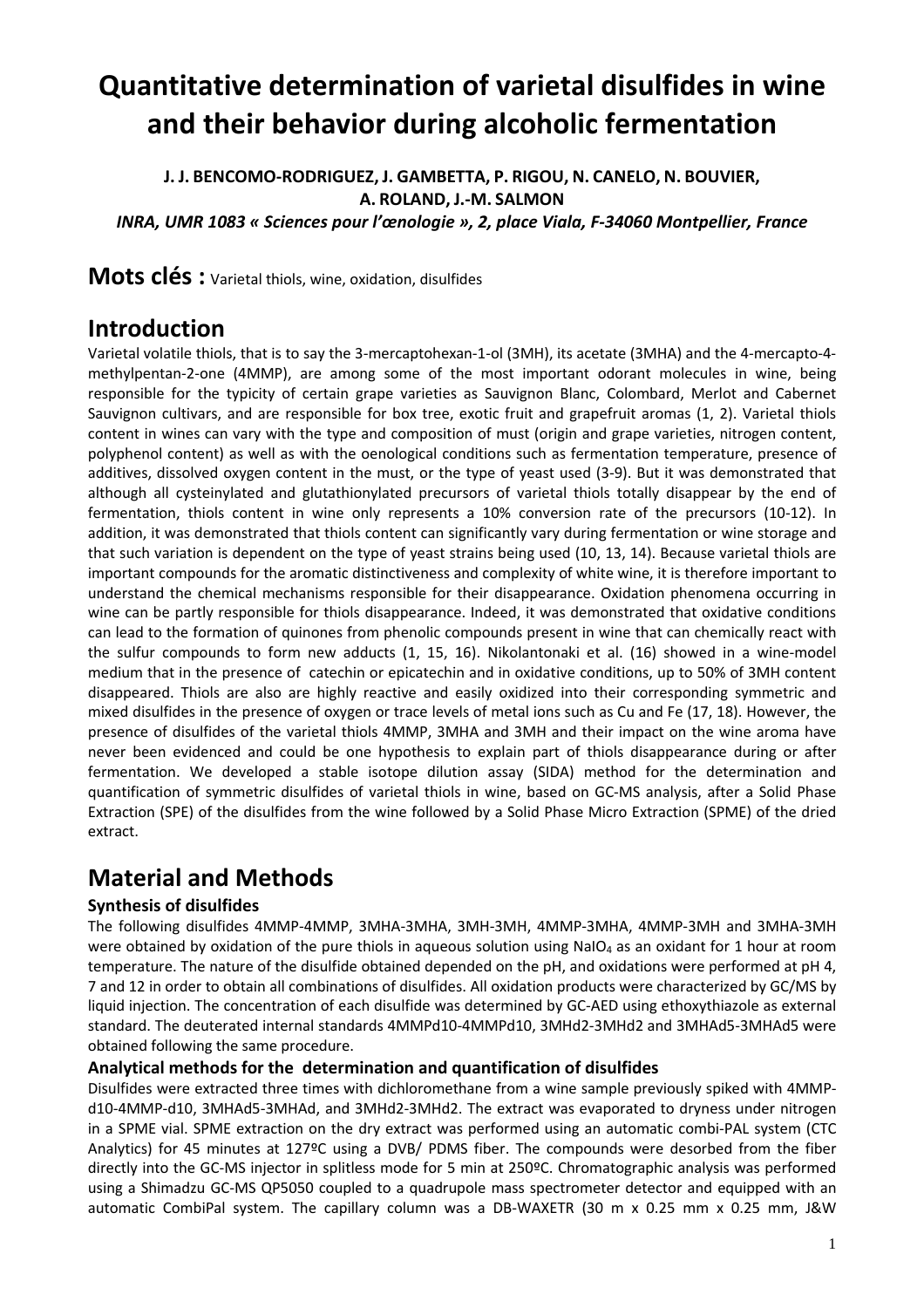Scientific). Helium was used as carrier gas and injector temperature was set at 250ºC. Detection was made in negative chemical ionization (NCI) with methane and acquisition made in selective ion monitoring mode. Quantification of thiols was performed using the method published previously (19).

#### **Fermentation conditions**

An industrial *Saccharomyces cerevisiae* strain, commercialized as ADY for winemaking, was used: Levuline ALS (Lallemand, Montréal, Canada). All media were heat-sterilized (110°C, 20 min). Unless otherwise specified, the yeast strain was cultivated in a synthetic fermentation medium (SM) strongly buffered to pH 3.3 (20). Ergosterol (15 mg L<sup>-1</sup>) and oleic acid (5 mg L<sup>-1</sup>) dissolved in 1 ml Tween 80 / pure ethanol (50:50, v/v) at 70°C were also added to the medium after sterilization. SM culture medium was spiked before inoculation with 623 ng  $L<sup>-1</sup>$ 4MMP, 2.09  $\mu$ g L<sup>-1</sup> 3MH and 580 ng L<sup>-1</sup> 3MHA.

### **Results and Discussion**

#### **Optimization and validation of the analytical method for the determination of disulfides**

Deuterated disulfides were synthesized from the deuterated thiols (chromatograms in SIM mode on Figure 1) and the repeatability was assessed on 5 repetitions of extractions on a same white wine spiked with different concentrations of disulfides. For each natural mixed disulfide, we considered two related deuterated analogues disulfides and selected the one that gave the best % RSD. Selected deuterated analogues and % RSD obtained are reported in Table 1. Finally, all RSD values are below or equal to 10%, showing a very good repeatability of the method. Calibrations were built on three different white wines in order to assess the influence of the matrix on the method repeatability. The average of the slopes and the %RSD of the three calibrations are reported in Table 2. In the range of concentrations studied, calibrations on different wine matrices showed  $R^2$  near 0.99 for all compounds. The method was very repeatable on a same wine matrix with RSD about 10% for all symmetric disulfides.

### **Influence of yeast on the formation of disulfide from varietal thiols during alcoholic fermentation**

In a synthetic medium spiked with a mix of varietal thiols (4MMP, 3MH and 3MHA), degradation of these compounds was observed during the lag phase and before the maximum  $CO<sub>2</sub>$  fermentation rate was reached, in the presence of fermenting yeasts (Figure 2). The final disulfide content in the medium was generally lower than in the absence of yeasts (Table 3), suggesting an eventual role of oxygen transfer during the lag phase or an enzymatic contribution of yeasts in the oxidation process. The molar conversion yields of disulfides from varietal thiols along the fermentation were on the whole higher than those obtained in the absence of yeast (Table 4). This latter observation reinforced the second hypothesis dealing with the enzymatic oxidation by yeast of thiols into disulfides during the lag phase.

#### **Yeast-dependent disulfide degradation at the end of stationary phase**

A significant degradation of all detected disulfides was observed at the end of the stationary phase (Figure 3), with different molar conversion yields into the corresponding thiols (Table5). Unlike the redox potential of the culture medium at the end of alcoholic fermentation did not reach a sufficient value to chemically reduce disulfides, it seemed that yeasts were therefore able to partially catalyze this reaction.

### **Conclusion**

The analytical method developed for the determination and quantification of disulfides of varietal thiols is based on isotopic dilution and has proved to be sufficiently sensitive for the investigation of the formation of disulfides of varietal thiols and to obtain an accurate quantification of their concentrations during fermentation and/or during wine storage.

Behavior of varietal thiols 4MMP, 3MHA and 3MH and their corresponding disulfides was studied during alcoholic fermentation in a spiked synthetic culture medium simulating wine conditions. This medium was free of complex phenolic compounds, which are well known to interact with thiols (16). As observed by many other groups, it clearly appeared that the decrease of volatil thiols in sterile conditions is a consequence of their strong reactivity with oxygen, as previously observed by other groups (1, 14). However, the formation of disulfides during alcoholic fermentation had never been proved. The precise detection of the corresponding putative disulfides showed that in presence of a *S. cerevisiae* yeast strain, the formation of disulfides can only explain 25 to 42 % of the volatile thiols disappearance from the medium. In the presence of fermenting yeasts, although oxygen content in the fermentation medium rapidly decreases, 3MH- and 3MHA-containing disulfides are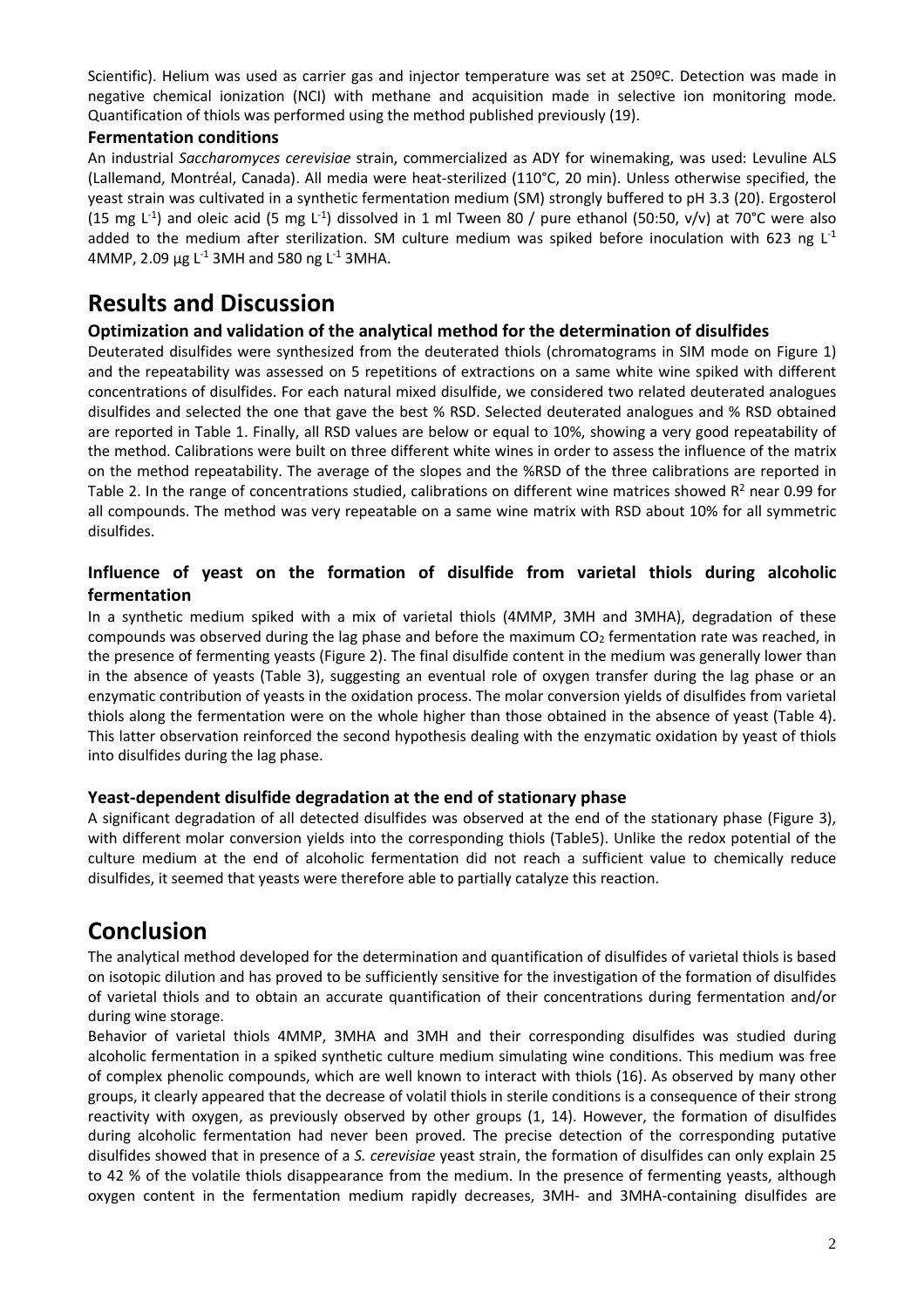formed at higher molar conversion yields than those observed in sterile conditions. In addition, the 4MMP-3MH disulfide formation is very strongly favored by the presence of the yeast strain with a ten-fold factor effect.

Volatile thiol degradation and formation of the corresponding disulfides are mainly observed during the lag- and early yeast growth phases, although 4MMP-disulfides formation keeps on occurring later along the fermentation. One important result obtained from these experiments is the ability of the yeast strain to degrade thiol disulfides to a significant extent at the end of the fermentation. In the case of 4MMP-containing disulfides, the degradation leads only to a recovery of about 20% of the original 4MMP but for 3MH and 3MHA-containing disulfides, it reaches conversion yields up to 90%. The final behaviour of the rest of the degraded 4MMPcontaining disulfides remains an open research question. However, disulfide formation could partly explain the results previously obtained and that concern unexplained loss of 4MMP at the end of alcoholic fermentation (9). Concerning 3MH-containing disulfides, a strong degradation is also observed after a fermentation progress of 0.8, but the observed conversion into 3MH and 3MHA is almost total with a recovery close to 100%.

This study is the first evidence for the formation of thiol disulfides from volatile thiols during alcoholic fermentation, and more peculiarly during the lag-and early-growth phases. Although oxygen transfer to the culture medium is thought to be reduced to a minimum (Argon-flushed medium, and  $CO<sub>2</sub>$  bubbling outlets), formation of disulfides occurs. On the contrary, during yeast growth and stationary phases, the disulfide formation seems to occur at a lower rate. This observation can be the result of the complete oxygen depletion from the medium by growing yeasts (21, 22). This means that even a very low oxygen concentration (less than 1 mg L-1 at the onset of fermentation) is able to promote the formation of thiol disulfides.

A very surprising result is the ability of yeast to break disulfides bridges. This result is even more surprising since thiol disulfides are known to be quite stable molecules, that need very low redox potential to be hydrolyzed into their respective volatile thiols (17, 18). It is therefore of great importance to check the behavior of different yeast strains towards this potentiality of thiol disulfide hydrolysis, and to identify the mechanisms involved in such hydrolysis (effect of redox potential or enzymatic activity). Furthermore, the knowledge of these mechanisms would give leads for the understanding of their real sensory impact on the final wines.

### **References**

1. Blanchard L., Darriet P., Dubourdieu D. 2004, Reactivity of 3-Mercaptohexanol in red wine: impact of oxygen, phenolic fractions, and sulfur dioxide. *Am J Enol Vitic,* 55, 115-120.

2. Kotseridis Y., Baumes R. 2000. Identification of impact odorants in Bordeaux red grape juice, in the commercial yeast used for its fermentation, and in the produced wine. *J Agric Food Chem*, 48, 400-406.

3. Dufourq T. et al. 2008. Contribution des facteurs viticoles et oenologiques au potentiel aromatique des vins blancs de Colombard en Gascogne. VIIe Congrès International des terroirs viticoles, Changins (Suisse), 530-535.

4. Subileau M. et al. 2008. Precursor uptake modulates the production of aromatic thiols during fermentation. *FEMS Yeast Res*, 8, 771–780.

5. Howell K. et al. 2004. Variation in 4-mercapto-4-methyl-pentan-2-one release by *Saccharomyces cerevisiae* commercial wine strains. *FEMS Microbiol Letters*, 240, 125-129.

6. Dubourdieu D. et al. 2006. The role of yeasts in grape flavor development during fermentation: the example of Sauvignon blanc *Am J Enol Vitic*, 57, 81-88.

7. Swiegers J. et al. 2006. Modulation of volatile thiol and ester aromas in wine by modified wine yeast. *Dev Food Sci*, 43, 113-116.

8. Masneuf-Pomarède I. et al. 2006. Influence of fermentation temperature on volatile thiols concentrations in Sauvignon blanc wines. *Int J Food Microbiol*, 108, 385-390.

9. Roland A. et al. 2010. Evolution of S-cysteinylated and S-glutathionylated thiol precursors during oxidation of Melon B. and Sauvignon blanc musts. *J Agric Food Chem*, 58, 4406-4413.

10. Subileau M. et al. 2008. New insights on 3-mercaptohexanol (3MH) biogenesis in Sauvignon Blanc wines: Cys-3MH and (E)-hexen-2-al are not the major precursors. *J Agric Food Chem*, 56, 9230- 9235.

11. Fedrizzi B. et al. 2009. First identification of 4-S-glutathionyl-4-methylpentan-2-one, a potential precursor of 4-mercapto-4-methylpentan-2-one, in Sauvignon Blanc juice. *J Agric Food Chem*, 57, 991-995.

12. Roland A. et al. 2010. Identification and quantification by LC-MS/MS of a new precursor of 3-mercaptohexan-1-ol (3MH) using stable isotope dilution assay : Elements for understanding the 3MH production in wine. *Food Chem*, 121, 847-855.

13. Murat M.L. et al. 2003. Effect of anthocyanins on stability of a key odorous compound, 3-Mercaptohexan-1 ol, in Bordeaux rosé wines. *Am J Enol Vitic*, 54, 135-138.

14. Brajkovich M. et al. 2005. Effect of screwcap and cork closures on SO2 levels and aromas in a Sauvignon blanc wine. *J Agric Food Chem*, 53, 10006-10011.

15. Cheynier V.F. et al. 1986. Characterization of 2-S-glutathionyl caftaric acid and its hydrolysis in relation to grape wines. *J Agric Food Chem*, 34, 217-223.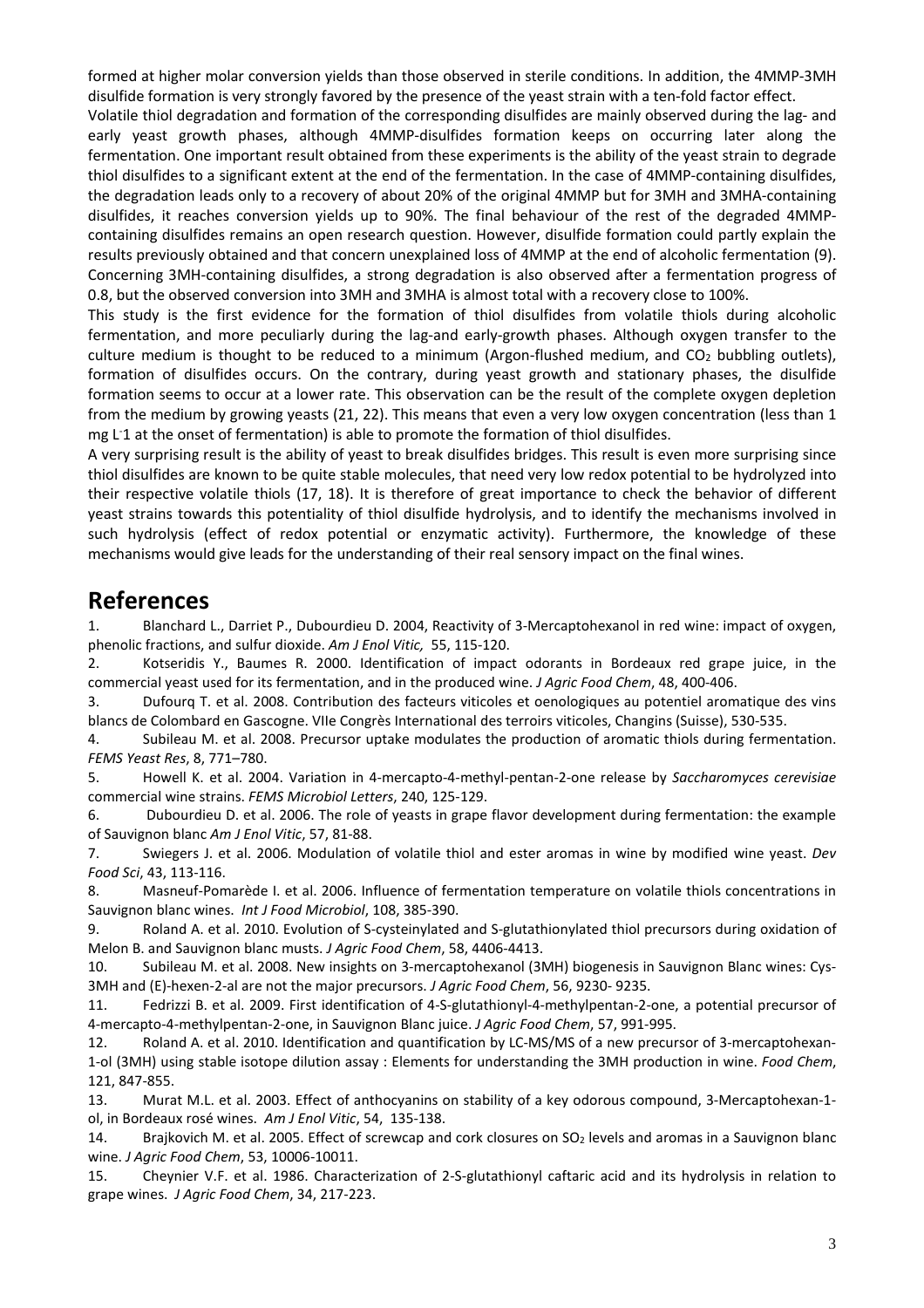16. Nikolantonaki M. et al. 2009. Reactivity of volatile thiols with polyphenols in a wine-model medium: Impact of oxygen, iron, and sulfur dioxide. Anal Chim Acta, 660, 102-109.

17. Guth H. et al. 1995. Model reactions on the stability of disulfides in heated foods. *J Agric Food Chem*, 43, 2199-2203.

18. Hofmann T. et al. 1996. Model studies on the oxidative stability of odor-active thiols occurring in food flavors. *J Agric Food Chem*, 44, 251-255.

19. Rodriguez-Bencomo J..J. et al. 2009. Improved method to quantitatively determine powerful odorant volatile thiols in wine by headspace solid-phase microextraction after derivatization. *J Chrom A*, 1216, 5640-5646.

20. Bely M., Sablayrolles J.M., Barre P. 1990. Description of alcoholic fermentation kinetics: its variability and significance. *Am J Enol Vitic²*, 40, 319-324.

21. Rosenfeld E. et al. 2003. Oxygen consumption by anaerobic *Saccharomyces cerevisiae* under enological conditions: effect on fermentation kinetics. *Appl Env Microbiol*, 69, 113-121.

22. Salmon J.M. 2006. Interactions between yeast, oxygen and polyphenols during alcoholic fermentations : practical implications. *LWT-Food Sci Technol*, 39, 959-965.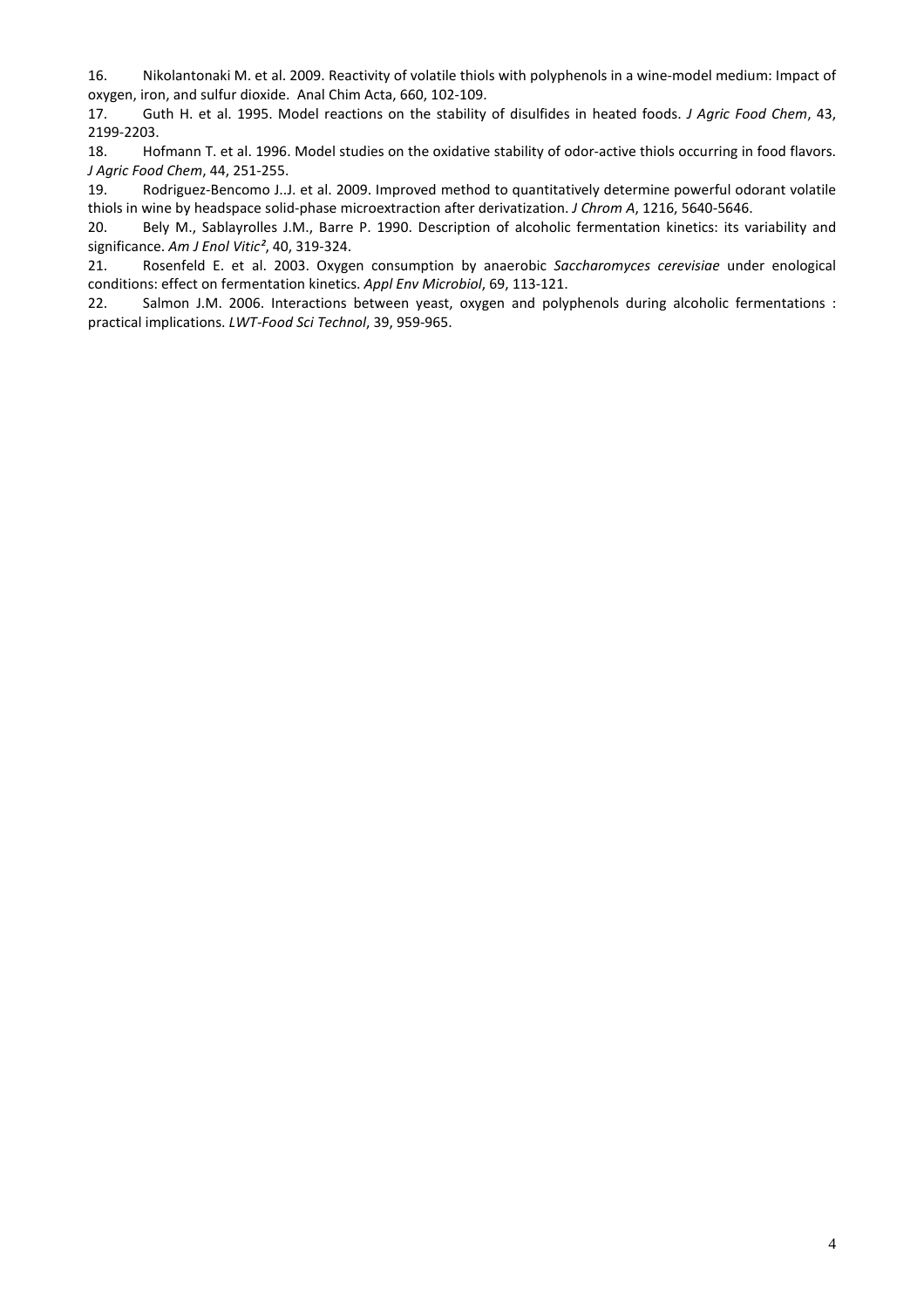| Table 1. Internal standard chosen for each compound and relative standard deviation. |  |
|--------------------------------------------------------------------------------------|--|
|--------------------------------------------------------------------------------------|--|

| Compound         | <b>Internal Standard</b> | RSD $(\%)^a$ |  |
|------------------|--------------------------|--------------|--|
| 4MMP-4MMP        | 4MMPd10-4MMPd10          | 8.1          |  |
| 4MMP-3MHA        | 3MHAd5-3MHAd5            | 6.2          |  |
| 4MMP-3MH         | 4MMPd10-4MMPd10          | 10.6         |  |
| <b>3MHA-3MHA</b> | 3MHAd5-3MHAd5            | 5.6          |  |
| 3MHA-3MH         | 3MHd2-3MHd2              | 10.6         |  |
| 3MH-3MH          | 3MHd2-3MHd2              | 4.6          |  |

<sup>a</sup> Relative standard deviation of 5 repetitions using the internal standard chosen.

### **Table 2.** Validation of the method and limits of quantification (LOQ) and detection (LOD).

| Compound         | Average<br>slope <sup>a</sup> | SD slope <sup>a</sup> | RSD slope <sup>a</sup><br>(%) | Average<br>$R2$ a | LOD <sup>b</sup><br>$($ ng L <sup>-1</sup> $)$ | LOQ <sup>b</sup><br>$(ng L^{-1})$ |
|------------------|-------------------------------|-----------------------|-------------------------------|-------------------|------------------------------------------------|-----------------------------------|
| 4MMP-4MMP        | 0.06243                       | 0.01711               | 27.4                          | 0.993             | 0.71                                           | 2.4                               |
| 4MMP-3MHA        | 0.00131                       | 0.00014               | 10.8                          | 0.990             | 12                                             | 39                                |
| 4MMP-3MH         | 0.00698                       | 0.00050               | 7.2                           | 0.981             | 5.7                                            | 19                                |
| <b>3MHA-3MHA</b> | 0.00111                       | 0.00008               | 7.4                           | 0.989             | 16                                             | 54                                |
| 3MHA-3MH         | 0.00095                       | 0.00011               | 11.8                          | 0.993             | 6.0                                            | 20                                |
| 3MH-3MH          | 0.00064                       | 0.00014               | 21.2                          | 0.996             | 39                                             | 129                               |

<sup>a</sup> Obtained from three calibrations curves built with three different white wines. <sup>b</sup> Calculated on chromatograms obtained from real white wine samples spiked at low level.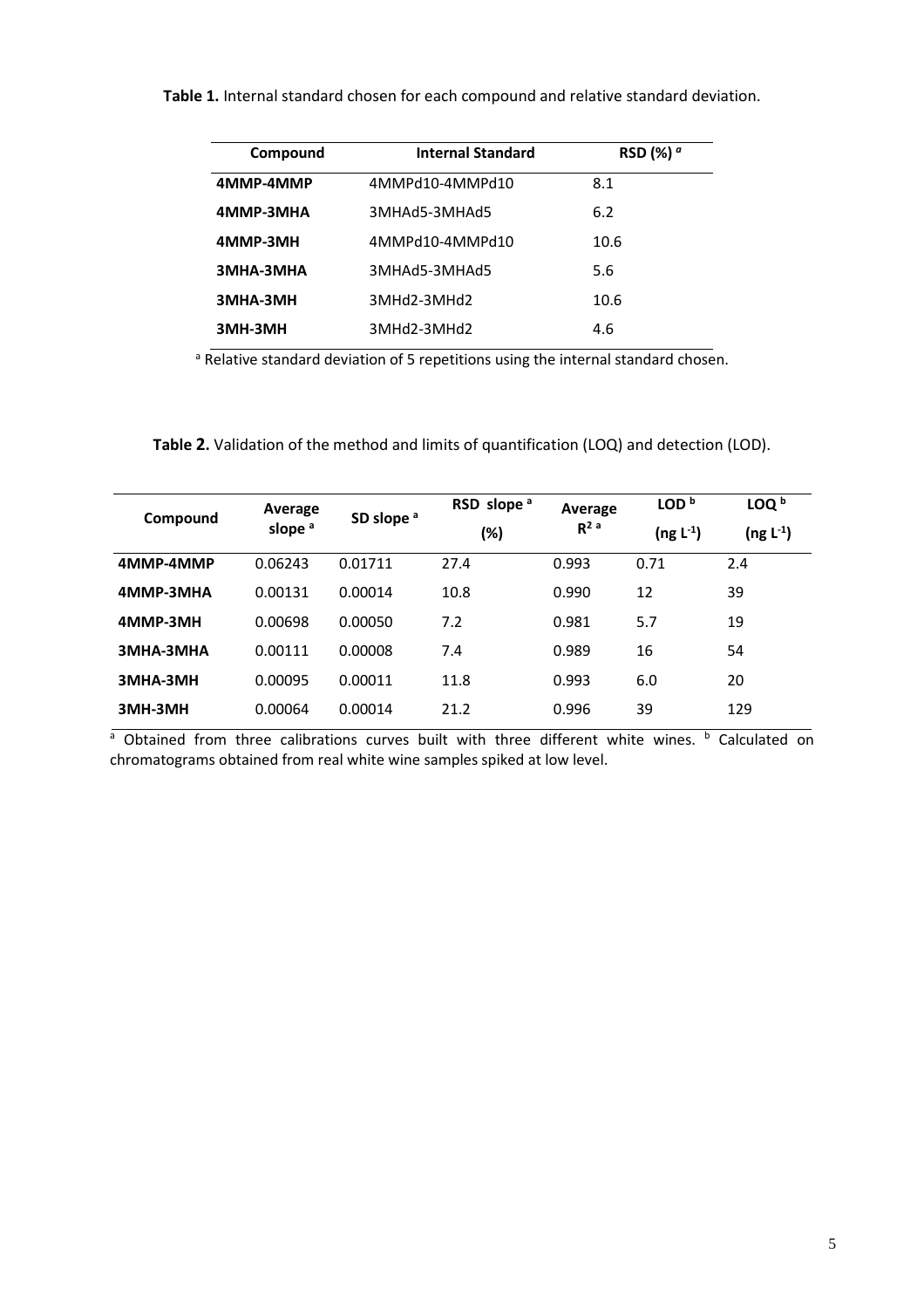|                            |              | <b>Initial</b><br>contents | <b>Without yeast</b> | With yeast                            |
|----------------------------|--------------|----------------------------|----------------------|---------------------------------------|
|                            |              | (nmol $L^{-1}$ )           | (165 h)              | <b>End of fermentation</b><br>(165 h) |
| Varietal                   | 4MMP         | 4.68                       | $0.07 \pm 0.01$      | $1.45 \pm 0.23$ (***)                 |
| thiols<br>(nmol $L^{-1}$ ) | 3MHA         | 3.29                       | $0.25 \pm 0.01$      | $1.86 \pm 0.53$ (**)                  |
|                            | 3MH          | 15.36                      | $1.78 \pm 0.04$      | $10.21 \pm 0.08$ (***)                |
|                            | 4MMP - 4MMP  | n.d.                       | $0.15 \pm 0.01$      | $0.03 \pm 0.01$ (*)                   |
|                            | 4MMP - 3MHA  | n.d.                       | $1.55 \pm 0.09$      | $0.36 \pm 0.08$ (**)                  |
| <b>Thiol</b><br>disulfides | 4MMP - 3MH   | n.d.                       | $0.07 \pm 0.007$     | $0.87 \pm 0.31$ (**)                  |
| (nmol $L^{-1}$ )           | 3MHA - 3MHA  | n.d.                       | $0.92 \pm 0.05$      | $0.93 \pm 0.14$ (NS)                  |
|                            | $3MHA - 3MH$ | n.d.                       | n.d.                 | $0.12 \pm 0.17$ (NS)                  |
|                            | $3MH-3MH$    | n.d.                       | $0.27 \pm 0.01$      | $0.05 \pm 0.06$ (**)                  |

**Table 3**: Effect of the presence of a yeast strain on the formation of disulfides from varietal thiols.

Mean and standard deviation of duplicates. n.d. : not detectable. The differences between each modality and the control (without yeast) were tested by Tukey statistical test. NS: no significant,\*: significant differences at a level of P  $\leq$  0.05, \*\*: significant differences at a level of P  $\leq$  0.01, \*\*\*: significant differences at a level of  $P \le 0.005$ .

#### **Table 4**: Effect of the presence of a yeast strain on the molar conversion yields of disulfides from the corresponding varietal thiols.

|                         |                   | Without yeast<br>(165 h) | With yeast<br>End of fermentation<br>(165 h) |
|-------------------------|-------------------|--------------------------|----------------------------------------------|
| <b>Thiol disulfides</b> | from 3MHA and 3MH | $24.1 \pm 0.03$          | $50.2 \pm 1.5$ (***)                         |
| (%)                     | from 4MMP         | $41.6 \pm 0.05$          | $39.6 \pm 4.9$ (NS)                          |

Mean and standard deviation of duplicates. The differences between each modality and the control (without yeast) were tested by Tukey statistical test. NS: no significant,\*: significant differences at a level of P  $\leq$  0.05, \*\*: significant differences at a level of P  $\leq$  0.01, \*\*\*: significant differences at a level of  $P \le 0.005$ .